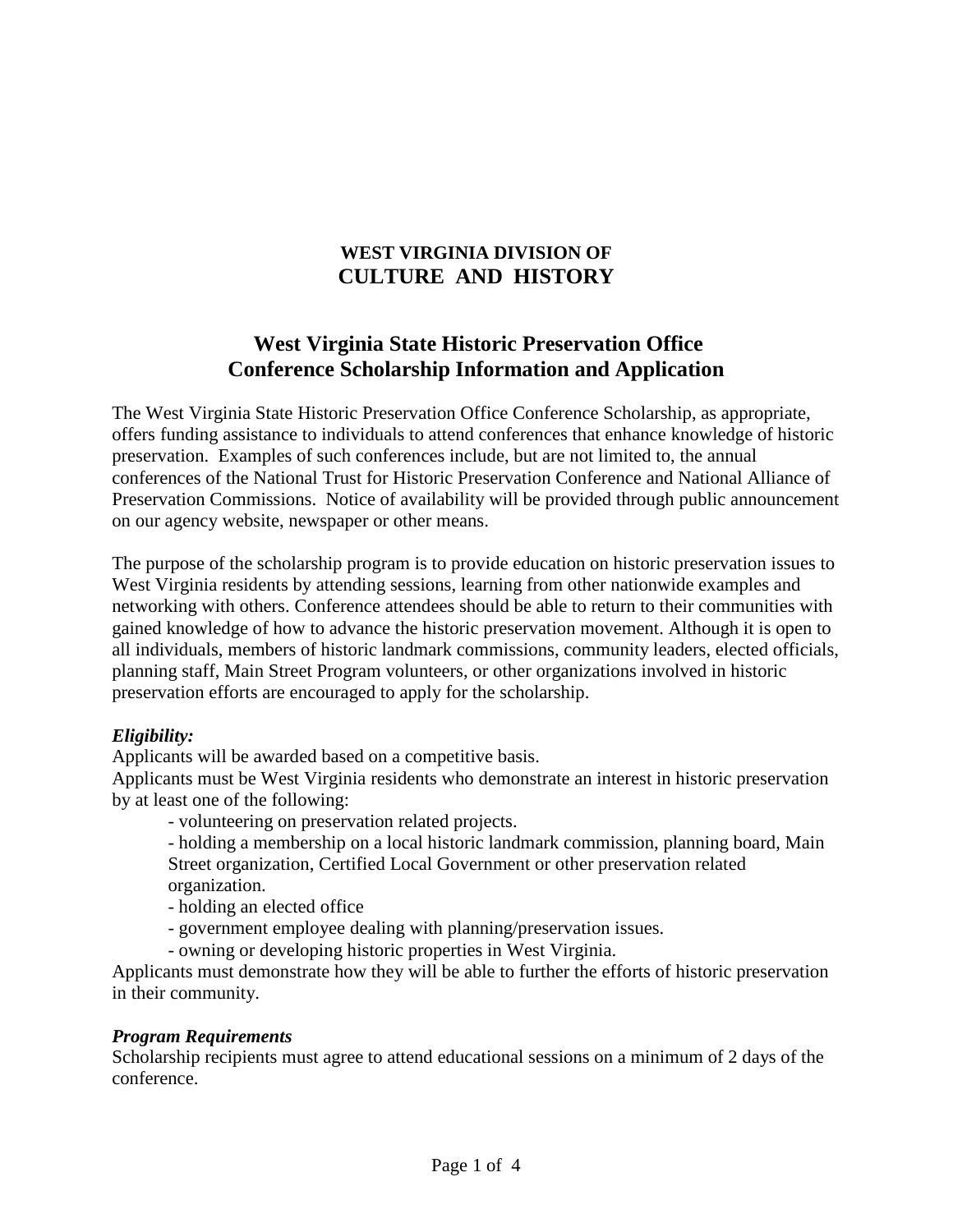## *Eligible Expenses*

Lodging and conference registration are expenses eligible for reimbursement. Announcements will identify the dollar amount of scholarship. Request for reimbursement must be made to the State Historic Preservation Office within three weeks of the travel date. Payments will be made as soon as possible upon submission of original hotel, registration receipts and a brief cover letter describing what sessions were attended and an evaluation and review of the conference.

#### *Selection Process*

Applications will be selected according to the following criteria:

- How will participation assist in addressing/solving a local issue(s)?

- How will this provide training to a novice/inexperienced or to a

professional/experienced person in the field of historic preservation?

- Will the scholarship allow travel to those with limited budgets, or to those who may otherwise not have attended?

For additional information, please refer to the scholarship grant program description in the grants manual.

#### *How to Apply*

Applications are available through:

-our website, www.wvculture.org, click on Historic Preservation, then look under the Forms and Application Section for Scholarship Grant Form. (It will allow you to type on the application and print it out but will not allow you to save the typed material.) -or by contacting State Historic Preservation Office at the Division of Culture and History at 304-558-0240

#### *Application Deadlines*

Announcements will indicate specific deadlines for each individual conference.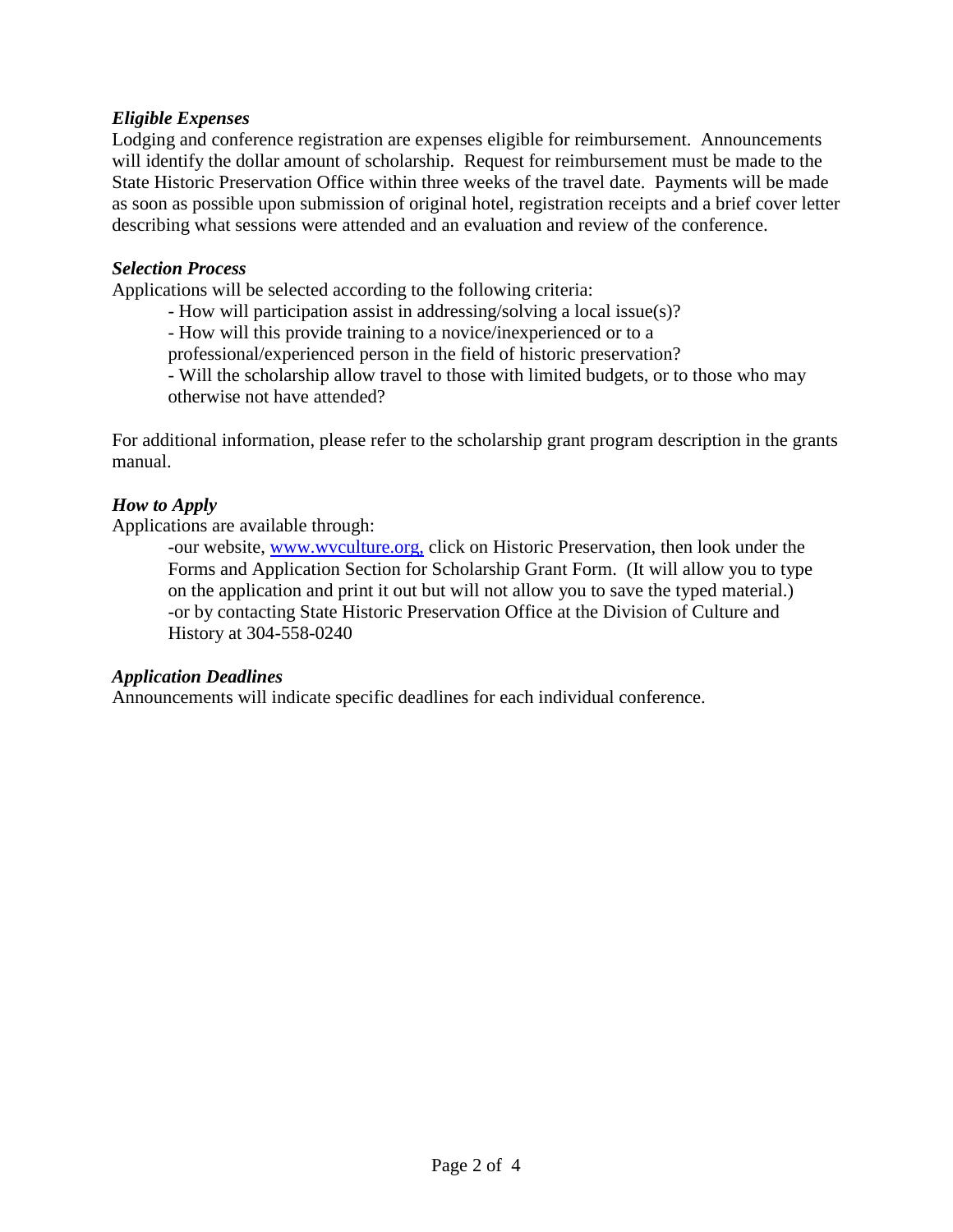# **Conference Scholarship Application** (please print or type)

|              | $\text{Fax}\#:\_$                                                                         |
|--------------|-------------------------------------------------------------------------------------------|
|              | E-mail:                                                                                   |
|              | Conference wishing to attend:                                                             |
|              | <b>National Trust for Historic Preservation</b>                                           |
|              | National Alliance of Preservation Commissions                                             |
| $\mathsf{L}$ |                                                                                           |
|              | Type of Applicant (check all that apply and describe position/organization representing): |
|              |                                                                                           |
|              | □ Local/State Preservation Society or other non-profit group member____________________   |
|              |                                                                                           |
|              |                                                                                           |
|              | $\Box$ Other                                                                              |
|              |                                                                                           |

*In the past 5 years have you attended other historic preservation related conferences? If so, please list name and years attended.\_\_\_\_\_\_\_\_\_\_\_\_\_\_\_\_\_\_\_\_\_\_\_\_\_\_\_\_\_\_\_\_\_\_\_\_\_\_\_\_*

\_\_\_\_\_\_\_\_\_\_\_\_\_\_\_\_\_\_\_\_\_\_\_\_\_\_\_\_\_\_\_\_\_\_\_\_\_\_\_\_\_\_\_\_\_\_\_\_\_\_\_\_\_\_\_\_\_\_\_\_\_\_\_\_\_ \_\_\_\_\_\_\_\_\_\_\_\_\_\_\_\_\_\_\_\_\_\_\_\_\_\_\_\_\_\_\_\_\_\_\_\_\_\_\_\_\_\_\_\_\_\_\_\_\_\_\_\_\_\_\_\_\_\_\_\_\_\_\_\_\_ \_\_\_\_\_\_\_\_\_\_\_\_\_\_\_\_\_\_\_\_\_\_\_\_\_\_\_\_\_\_\_\_\_\_\_\_\_\_\_\_\_\_\_\_\_\_\_\_\_\_\_\_\_\_\_\_\_\_\_\_\_\_\_\_\_ *\_\_\_\_\_\_\_\_\_\_\_\_\_\_\_\_\_\_\_\_\_\_\_\_\_\_\_\_\_\_\_\_\_\_\_\_\_\_\_\_\_\_\_\_\_\_\_\_\_\_\_\_\_\_\_\_\_\_\_\_\_\_\_\_\_*

\_\_\_\_\_\_\_\_\_\_\_\_\_\_\_\_\_\_\_\_\_\_\_\_\_\_\_\_\_\_\_\_\_\_\_\_\_\_\_\_\_\_\_\_\_\_\_\_\_\_\_\_\_\_\_\_\_\_\_\_\_\_\_\_\_ *\_\_\_\_\_\_\_\_\_\_\_\_\_\_\_\_\_\_\_\_\_\_\_\_\_\_\_\_\_\_\_\_\_\_\_\_\_\_\_\_\_\_\_\_\_\_\_\_\_\_\_\_\_\_\_\_\_\_\_\_\_\_\_\_\_*